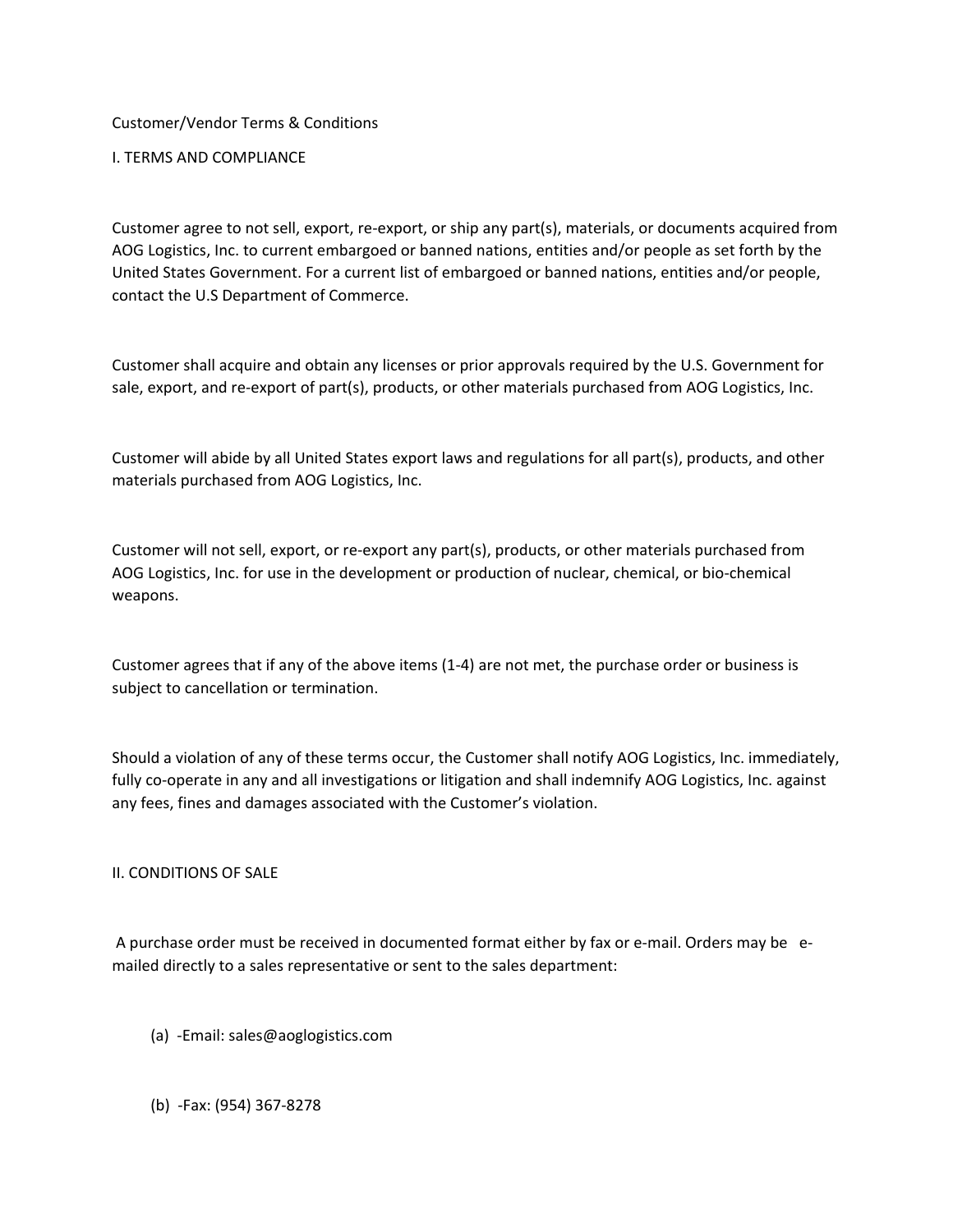2. Purchase orders will not be accepted over the phone.

 3. In the event that more than one company sends a purchase order for a given part(s) at a mutually agreed price, the first purchase order received in hand will be the accepted order.

4. The minimum dollar amount for a purchase order is \$100USD.

 5. The minimum purchase price to guarantee a part repairable is \$500USD. Any sales below \$500USD are considered "as-is" sales and are not eligible for return.

 6. A \$250USD fee will apply to all AOG orders received after 5:00 p.m. EST on weekdays, weekends and holidays,

 7. AOG Logistics, Inc. does not offer a warranty on any part(s) outside of any extended warranty issued by a repair facility for repaired, overhauled, or new units. For information on any extended warranties, please ask an Account Manager.

 (a) -Guaranteed Repairable – AOG Logistics, Inc. guarantees the part(s) will be capable of being restored to an airworthy condition through an FAA approved repair station. If this condition cannot be met, the part(s) is eligible for return. AOG Logistics, Inc. does not guarantee or warrant the condition or airworthiness of a part.

 (b) -Guaranteed upon installation – AOG Logistics, Inc. guarantees that if a part has been repaired or overhauled prior to sale, it is guaranteed to be operable upon installation. If this condition cannot be met, the part is eligible for return. AOG Logistics, Inc. does not guarantee or warrant the condition or airworthiness of a part. All guarantees as to the merchant, fitness or airworthiness of a component are the responsibility of the Customer and the FAA approved repair station.

8. Hazmat shipments subject to a minimum \$150USD fee.

9. Final title transfer of a purchased item occurs upon AOG Logistics, Inc. receipt of payment.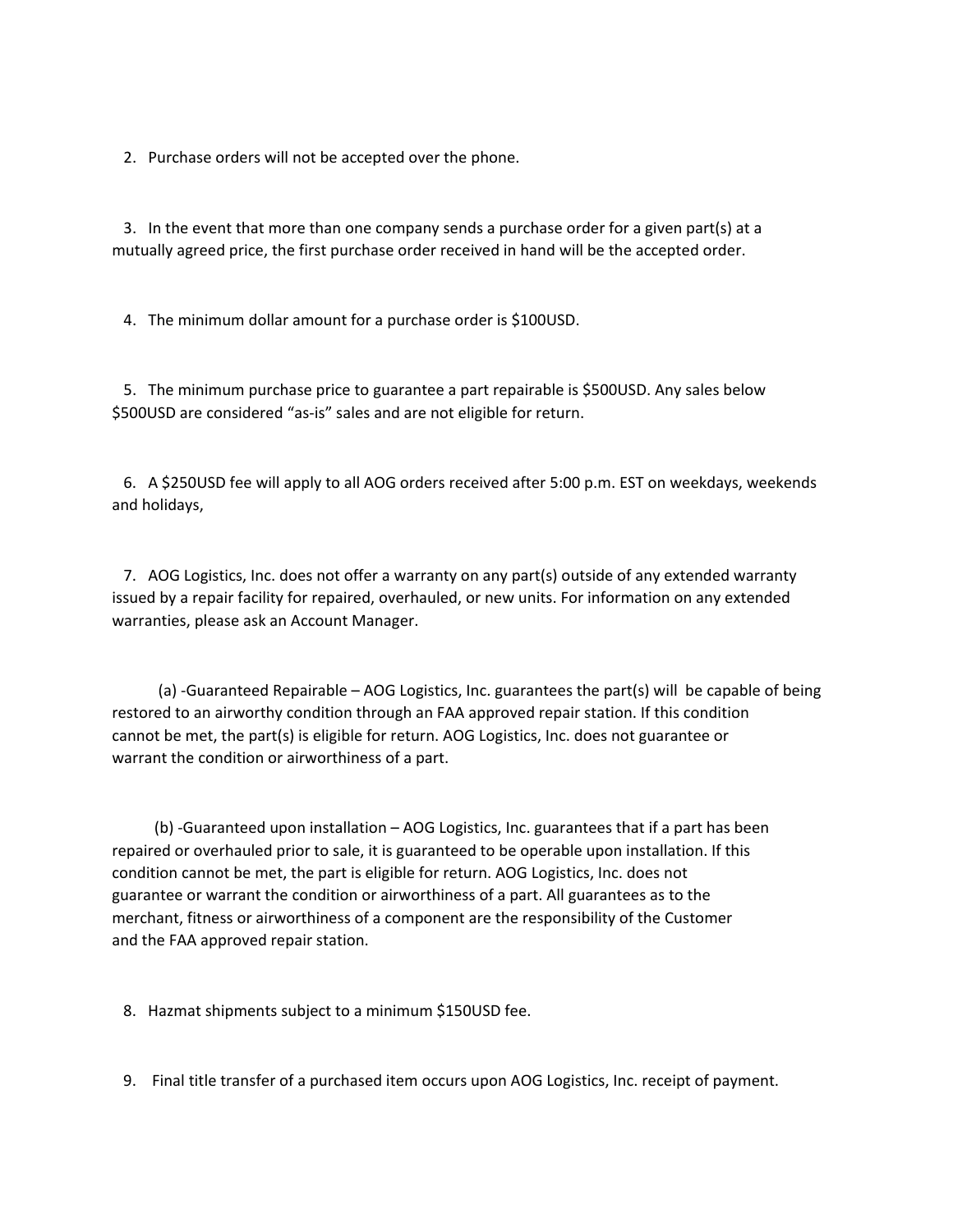10. DISCLAIMER-Other than the express representations and warranties of Seller set forth in this agreement the purchased assets are being sold and assigned here-under "AS IS, WHERE IS" and PURCHASER ACKNOWLEDGES THAT SELLER HAS NOT MADE OR WILL BE DEEMED TO HAVE MADE ANY TERM, CONDITION, REPRESENTATION, WARRANTY OR COVENANT EXPRESS OR IMPLIED (WHETHER STATUTORY OR OTHERWISE) AS TO ANY AND ALL WARRANTIES, OBLIGATIONS AND LIABILITIES, EXPRESS OR IMPLIED (WHETHER STATUTORY OR OTHERWISE) WITH RESPECT TO, (a) THE CAPACITY, AGE, AIRWORTHINESS, CONDITION, VALUE, QUALITY, DURABILITY, DESCRIPTION, CONDITION (WHETHER OF THE PART(S), ANY PART THEREOF OR ITS RECORDS), DESIGN, WORKMANSHIP, MATERIALS, MANUFACTURE, CONSTRUCTION, OPERATION, STATE, MERCHANTABILITY, PERFORMANCE, FITNESS FOR ANY PARTICULAR USE OR PURPOSE OR SUITABILITY OF THE PART(S) OR ANY PART THEREOF,

 (b) THE ABSENCE OF LATENT OR OTHER DEFECTS, WHETHER OR NOT DISCOVERABLE, KNOWN OR UNKNOWN, APPARENT OR CONCEALED, EXTERIOR OR INTERIOR,

 (c) THE ABSENCE OF ANY INFRINGEMENT OF ANY PATENT, TRADEMARK, COPYRIGHT OR OTHER INTELLECTUAL PROPERTY RIGHTS,

 (d) ANY IMPLIED WARRANTY ARISING FROM THE COURSE OF PERFORMANCE, COURSE OF DEALING OR USAGE OF TRADE OR

 (e) ANY OTHER REPRESENTATIONS OR WARRANTY WHATSOEVER, EXPRESS OR IMPLIED, WITH RESPECT TO THE PURCHASED ASSET, ANY PART THEREOF OR ITS RECORDS, ALL OF WHICH ARE HEREBY EXPRESSLY EXCLUDED, IT BEING UNDERSTOOD THAT NOTHING HEREIN WILL BE DEEMED TO LIMIT THE PURCHASER FROM AVAILING ITSELF OF ANY WARRANTIES, COVENANTS, AND REPRESENTATIONS OF ANY MANUFACTURER.

11. All part(s) are sold "As Is Where Is" by AOG Logistics, Inc. Customer agrees to defend, indemnify, and hold harmless AOG Logistics, Inc. and the previous owner/operator of the Part(s), its affiliates, officers, servants, agents, and employees from and against any and all liabilities, losses, damages, demands, fines, penalties, and claims of any kind whatsoever, including all costs, expenses, and reasonable attorneys' fees incidental thereto, which may be suffered by, accrued against, chargeable to, or recoverable from AOG Logistics, Inc. as a result of injury to or death of any person, or damage to, loss or destruction of property arising out of Customers' or its lessees possession, ownership, use, lease, or operation of the part(s) purchased from AOG Logistics, Inc. 12. Unless otherwise agreed between Customer and Account Management, any Customer orders that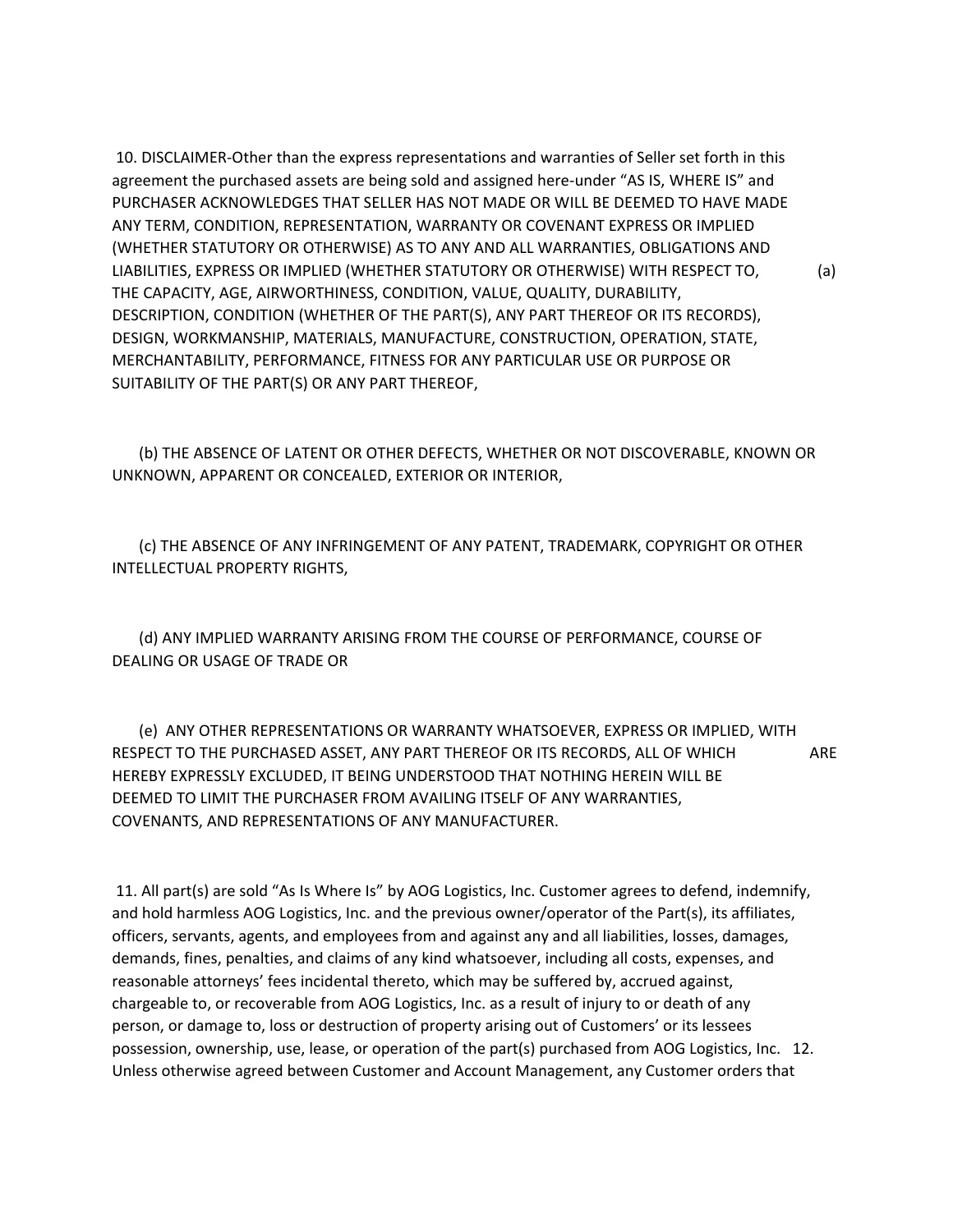do not ship within 5 business days of the agreed upon ship date, due to Customer induced delays, may be cancelled by AOG Logistics, Inc.

13. If an exchange transaction is requested, Customer is required to complete and return an exchange agreement from AOG Logistics, Inc., outlining the terms of the exchange transaction.

 (a) A signed exchange agreement must be received back from the Customer prior to shipment of the order.

 (b) If an exchange core is not returned to AOG Logistics, Inc. within the time-frame noted on the exchange agreement, Customer is subject to a additional exchange fees or will be charged the Agreed Replacement Core Value of the unit on the date the core is due to

AOG Logistics, Inc. in accordance with the exchange agreement.

14. All orders are shipped Free on Board (FOB) from the point of shipment. All part(s) will be shipped EXW Origin (Inco terms 2010). AOG Logistics, Inc. will not be responsible for lost or destroyed shipments that are not insured by the Customer. AOG Logistics, Inc. will not reimburse original shipping cost on returned part(s).

15. International shipments that are shipped on AOG Logistics, Inc. accounts:

(a) Customer will be invoiced for shipping charges on the date of the shipment.

 (b) AOG Logistics, Inc. will invoice the customer for all duties, taxes and fees after receiving carrier's invoice.

16. All orders will be shipped using Customer's preferred shipping method and respective account. Any shipping costs originally billed to the Customer's account and in turn is re-billed back to

AOG Logistics, Inc. without prior approval, will incur a 20% handling fee.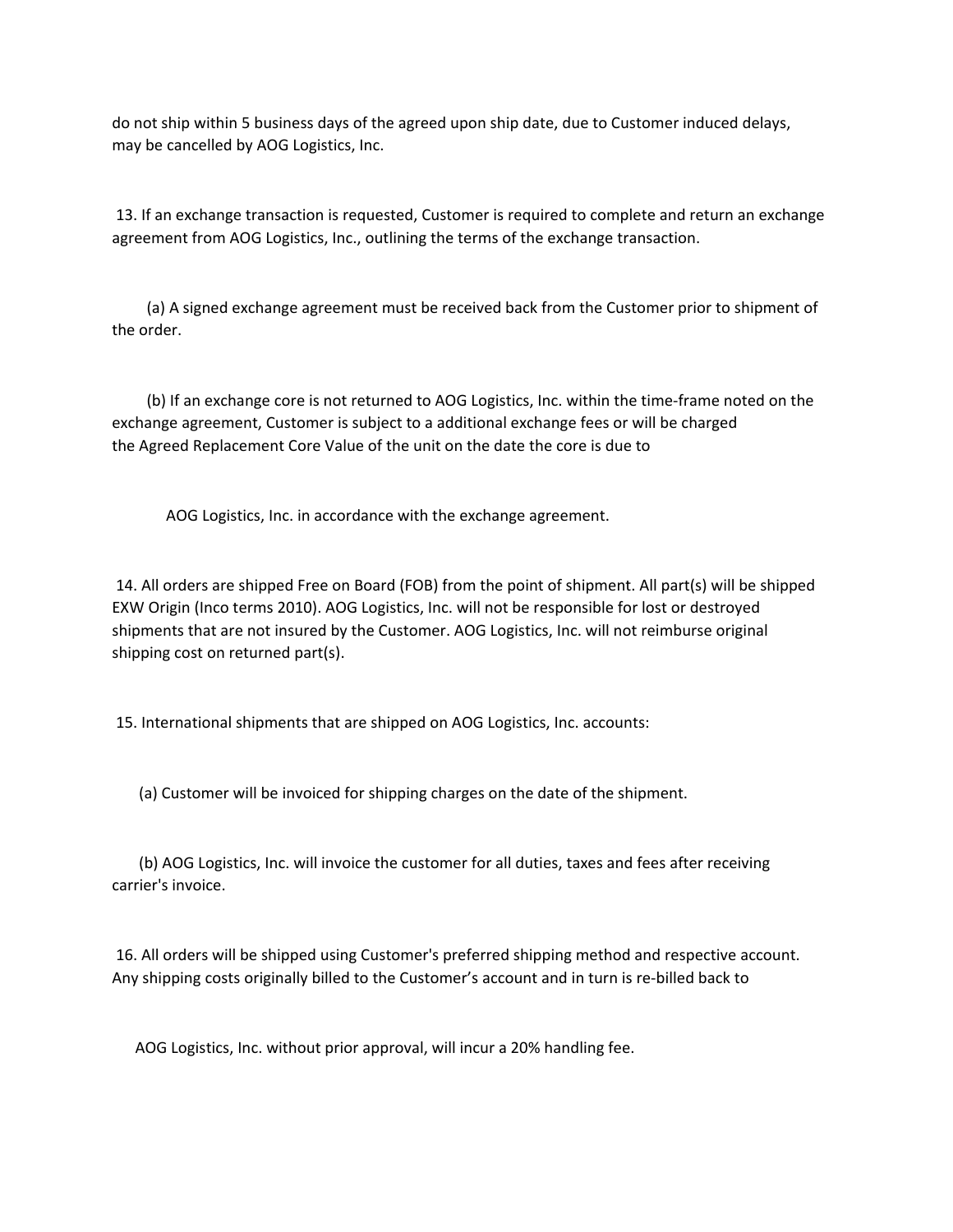III. RETURNS

A Return Merchandise Authorization (RMA) may be issued for a part(s) if one (or more) of the following occur:

 (a) The Customer receives the incorrect unit from that which was listed on the Customers purchase order.

 (b)The Customer receives a damaged or broken unit without prior notification, not inclusive of damage(s) due to shipping.

 (c)The part(s) ordered is unable to pass a FAA and/or EASA and/or CAAC and/or manufacturer repair standards and/or mutually agreed upon to be Beyond Economical Repair (BER).

(d)The part(s) ordered is not operational upon installation.

 2. In order to obtain an RMA from AOG Logistics, Inc. regarding an issue on a part(s), the Customer must contact AOG Logistics, Inc. account manager that processed the original Purchase Order. The customer is obligated to provide supporting documentation to AOG Logistics, Inc. of the issue which must include but is not limited to:

(a) Shop Report from an approved FAA certified repair facility.

 (b) A report from an airline or appropriate aircraft operator quality control department that the part(s) was not operational upon installation

 (c) A picture of the part(s) showing either visible damage or that the incorrect part(s) was received by Customer.

3. All RMA's are subject to a 20% restock fee.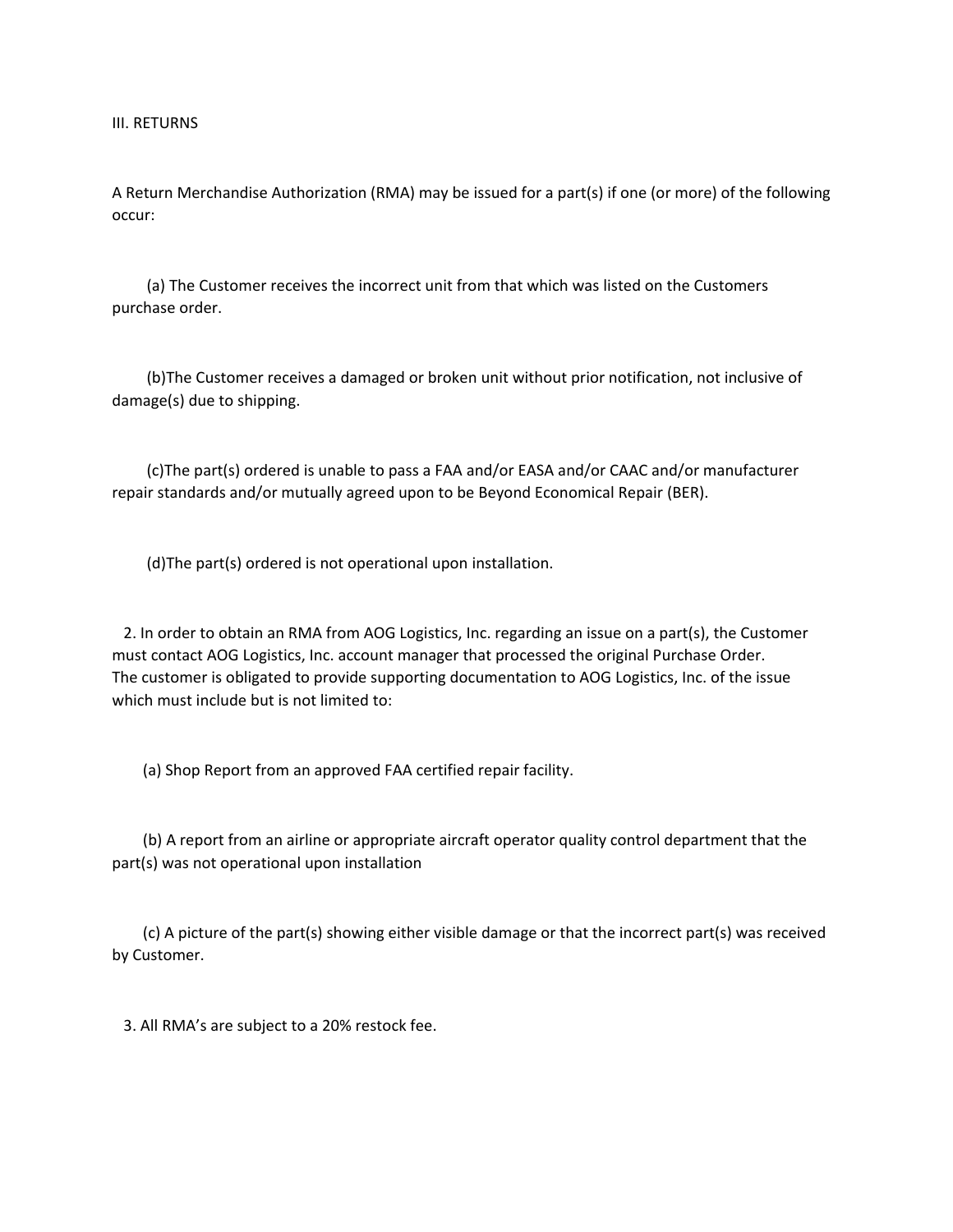4. All RMA requests must be received within 30 days from Invoice date. Failure to do so and provide all supporting documentation within 30 days will result in the denial of a request.

 5. All part(s) being returned must be received in AOG Logistics, Inc. warehouse within 14 calendar days of RMA issue date.

 6. All returns must be pre-approved and cannot be returned without prior receipt of an RMA form from AOG Logistics, Inc.

 7. Customer is required to follow the instructions for return of the part(s) as per the RMA form. The RMA number must be referenced on all documentation pertaining to the return and must also be clearly marked on the outside of the returned package. If this condition is not met, the Customer is subject to a \$100USD fee.

 8. Any part returned to AOG Logistics, Inc. adulterated, damaged or missing subcomponents will void the Customer's request for RMA and may trigger additional actions.

IV. EXCHANGES

AOG Logistics, Inc. will exchange an Exchange Unit ("Exchange Unit') with a Customer's replacement unit ("Core Unit") which shall be returned in As Removed ("AR") for an agreed amount ("Exchange Fee").

Customer agrees to pay the Exchange Fee plus all transportation costs (including customs fees and charges), re-certification and/or overhaul costs incurred by AOG Logistics, Inc.

AOG Logistics, Inc. reserves the right to charge a handling fee for the re-certification cost of a core unit as a repair management cost, a repair station quote will be provided and it will be the customers responsibility to pay. Payment or credit terms will be pre-agreed between the Customer and AOG Logistics, Inc. A deposit of the full outright value may be required if the customer does not have sufficient available credit. Exchange Units returned because of confirmed failure will be processed in accordance with the returns and "Warranty" policies.

Customer has 30 calendar days from the date of AOG Logistics's original ship date, to deliver a Core Unit and Required Documentation (see below) back to AOG Logistics. Please retain proof of shipment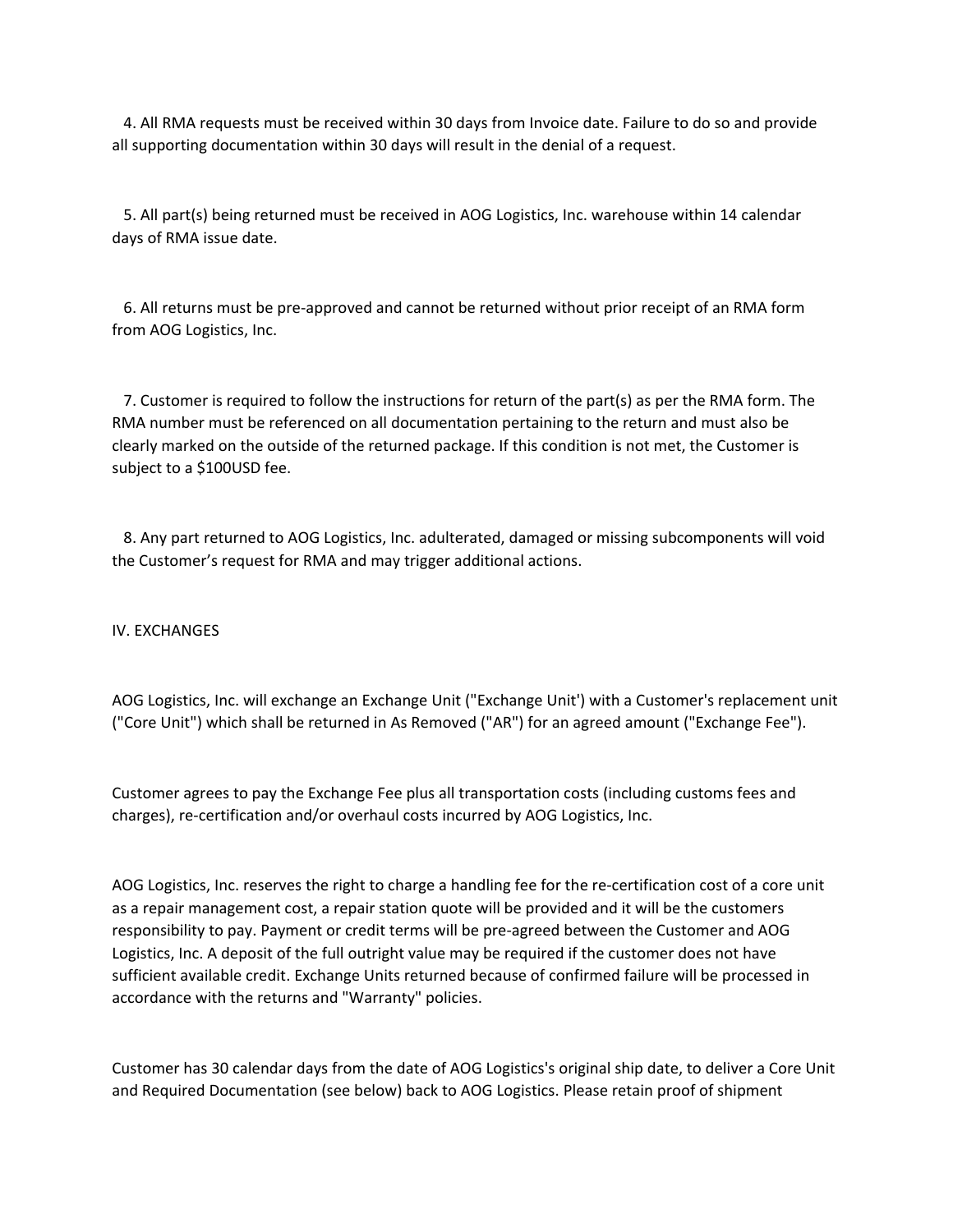information. Returned Core Unit must be "Repairable" and must be the same part number, dash number, mod status and MRO quality as the exchange unit or better. All core units must have data plates, and be without damage. Any deviation to the above must be approved by the AOG Logistics prior to the return of the Core Unit. Improperly returned Core Units due to documentation or part discrepancies will be returned to the Customer at Customer's expense and Customer will continue to be charged a monthly exchange fee until any discrepancy is resolved.

Return off-units must be accompanied by the following ("Required Documentation"):

Unserviceable tags containing "Reason for Removal" information.

A Part or Material Certification Form (ATA 106 format preferred) that includes:

Source of the part fully traceable and documented to a FAA Part 121 or 129 certificate holder;

A statement from a FAA Part 121 or 129 certificate holder that the part is not incident related and has not been subjected to or any unusual stress or heat;

A statement from a FAA Part 121 or 129 certificate holder that the part was not procure from any government or military source.

The Replaced Component shall be identical ("like for like") with the Replacement Component and be in same or better condition than the originally supplied Component, have a full traceable history, be of same age and life time limitations, and be of a modification standard that is acceptable to AOG Logistics, Inc. AOG Logistics Inc. may (a) reject the returned Replaced Component and convert the exchange transaction into a sale or (b) have the Replaced Component overhauled at Customer's expense. In case of conversion to sale, the original exchange fee as well as late fees as provided shall apply. Notwithstanding foregoing, for any Component subject to a manufacturer's life limitation clause shall apply.

Customer agrees and warrants that title to, and ownership of, the Exchange Unit shall remain with and be vested in AOG Logistics, Inc. without encumbrances, until such unit is installed on Customer's aircraft, at which time AOG Logistics, Inc. surrenders title to Exchange Unit and simultaneously gain title to, and ownership of, the identical Core Unit removed from such Customer aircraft on which Exchange Unit was